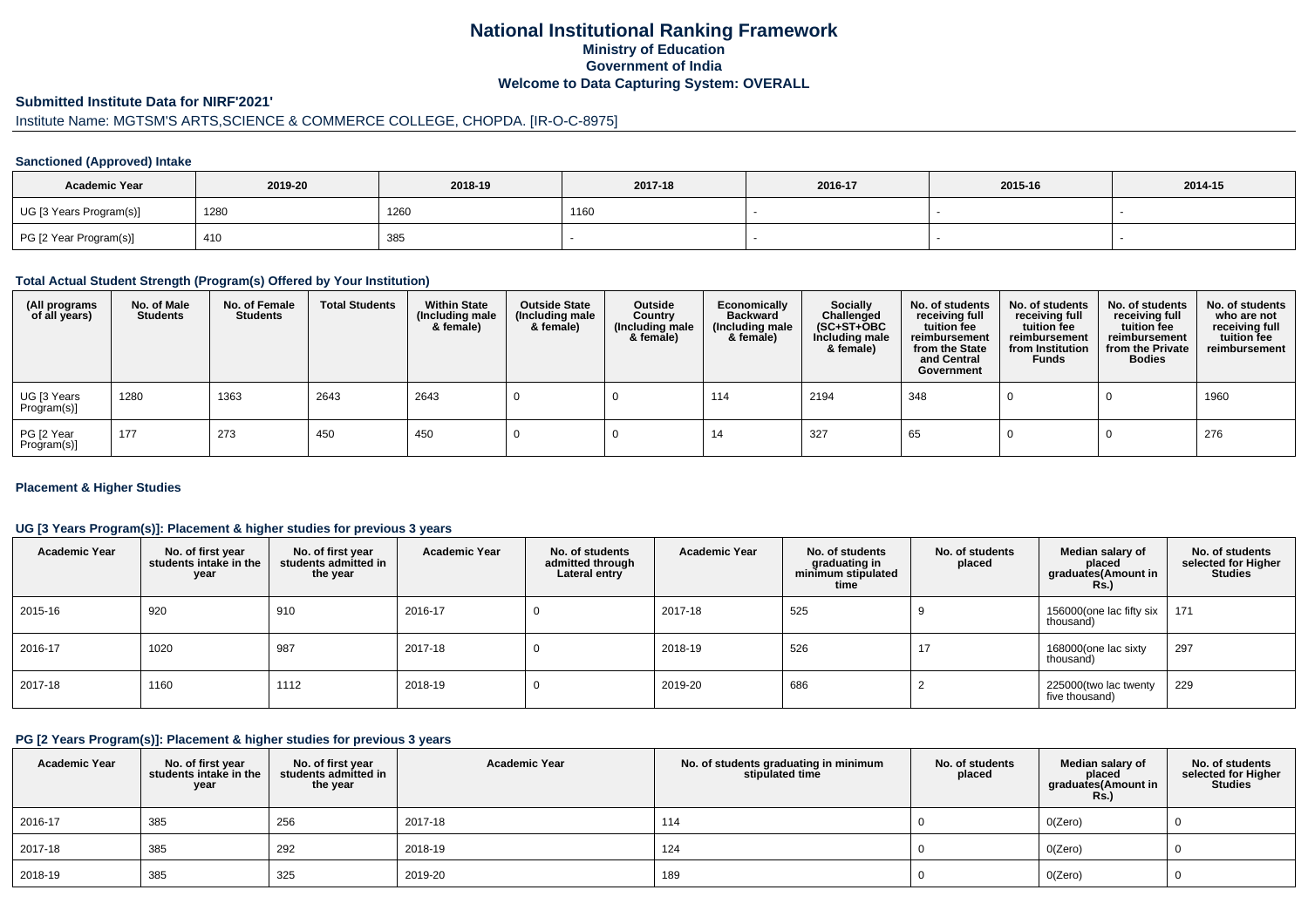#### **Ph.D Student Details**

| Ph.D (Student pursuing doctoral program till 2019-20 Students admitted in the academic year 2020-21 should not be entered here.) |         |         |                       |  |  |
|----------------------------------------------------------------------------------------------------------------------------------|---------|---------|-----------------------|--|--|
|                                                                                                                                  |         |         | <b>Total Students</b> |  |  |
| Full Time                                                                                                                        |         | 37      |                       |  |  |
| Part Time                                                                                                                        |         |         |                       |  |  |
| No. of Ph.D students graduated (including Integrated Ph.D)                                                                       |         |         |                       |  |  |
|                                                                                                                                  | 2019-20 | 2018-19 | 2017-18               |  |  |
| Full Time                                                                                                                        |         |         |                       |  |  |
| Part Time                                                                                                                        |         |         |                       |  |  |

## **Financial Resources: Utilised Amount for the Capital expenditure for previous 3 years**

| <b>Academic Year</b>                                                                                 | 2019-20                                                                   | 2018-19                                                               | 2017-18                                                         |  |  |  |
|------------------------------------------------------------------------------------------------------|---------------------------------------------------------------------------|-----------------------------------------------------------------------|-----------------------------------------------------------------|--|--|--|
|                                                                                                      | <b>Utilised Amount</b>                                                    | <b>Utilised Amount</b>                                                | <b>Utilised Amount</b>                                          |  |  |  |
| Annual Capital Expenditure on Academic Activities and Resources (excluding expenditure on buildings) |                                                                           |                                                                       |                                                                 |  |  |  |
| Library                                                                                              | 912336 (NINE LAC TWELVE THOUSAND THIRTY SIX)                              | 172679 (ONE LAC TWENTY SIX THOUSAND SEVENTY<br>NINE)                  | 396916 (THREE LAC NINETY SIX THOUSAND NINE<br>HUNDRED SIXTEEN)  |  |  |  |
| New Equipment for Laboratories                                                                       | 2195175 (TWENTY ONE LAC NINETY FIVE THOUSAND<br>ONE HUNDRED SEVENTY FIVE) | 1671143 (SIXTEEN LAC SEVENTY ONE THOUSAND ONE<br>HUNDRED FORTY THREE) | 1580292 (FIFTEEN LAC EIGHTY THOUSAND TWO<br>HUNDRED NINETY TWO) |  |  |  |
| <b>Engineering Workshops</b>                                                                         | $0$ (ZERO)                                                                | 0 (ZERO)                                                              | $0$ (ZERO)                                                      |  |  |  |
| Other expenditure on creation of Capital Assets (excluding<br>expenditure on Land and Building)      | 1386398 (THIRTEEN LAC EIGHTY SIX THOUSAND THREE<br>HUNDRED NINETY EIGHT)  | 1615020 (SIXTEEN LAC FIFTEN THOUSAND TWENTY)                          | 54500 (FIFTY FOUR THOUSAND FIVE HUNDRED)                        |  |  |  |

## **Financial Resources: Utilised Amount for the Operational expenditure for previous 3 years**

| <b>Academic Year</b>                                                                                                                                                                            | 2019-20                                                                               | 2018-19                                                                 | 2017-18                                                                  |  |  |  |
|-------------------------------------------------------------------------------------------------------------------------------------------------------------------------------------------------|---------------------------------------------------------------------------------------|-------------------------------------------------------------------------|--------------------------------------------------------------------------|--|--|--|
|                                                                                                                                                                                                 | <b>Utilised Amount</b>                                                                | <b>Utilised Amount</b>                                                  | <b>Utilised Amount</b>                                                   |  |  |  |
| <b>Annual Operational Expenditure</b>                                                                                                                                                           |                                                                                       |                                                                         |                                                                          |  |  |  |
| Salaries (Teaching and Non Teaching staff)                                                                                                                                                      | 64971428 (SIX CRORE FORTY NINE LAC SEVENTY ONE<br>THOUSAND FOUR HUNDRED TWENTY EIGHT) | 61808215 (SIX CRORE EIGHTEEN LAC EIGHT THOUSAND<br>TWO HUNDRED FIFTEEN) | 61705860 (SIX CRORE SEVENTEEN LAC FIVE THOUSAND<br>EIGHT HUNDRED SIXTY)  |  |  |  |
| Maintenance of Academic Infrastructure or consumables and<br>other running expenditures (excluding maintenance of hostels<br>and allied services, rent of the building, depreciation cost, etc) | 6250413 (SIXTY TWO LAC FIFTY THOUSAND FOUR<br>HUNDRED THIRTEEN)                       | 3290842 (THIRTY TWO LAC NINETY THOUSAND EIGHT<br>HUNDRED FOURTY TWO)    | 3486851 (THIRTY FOUR LAC EIGHTY SIX THOUSAND<br>EIGHT HUNDRED FIFTY ONE) |  |  |  |
| Seminars/Conferences/Workshops                                                                                                                                                                  | 4600 (FOUR THOUSAND SIX HUNDRED)                                                      | 32935 (THIRTY TWO THOUSAND NINE HUNDRED THIRTY<br><b>FIVE</b>           | 20868 (TWENTY THOUSAND EIGHT HUNDRED SIXTY<br>EIGHT)                     |  |  |  |

**IPR**

| Calendar year            | 2019 | 2018 | 2017 |
|--------------------------|------|------|------|
| No. of Patents Published |      |      |      |
| No. of Patents Granted   |      |      |      |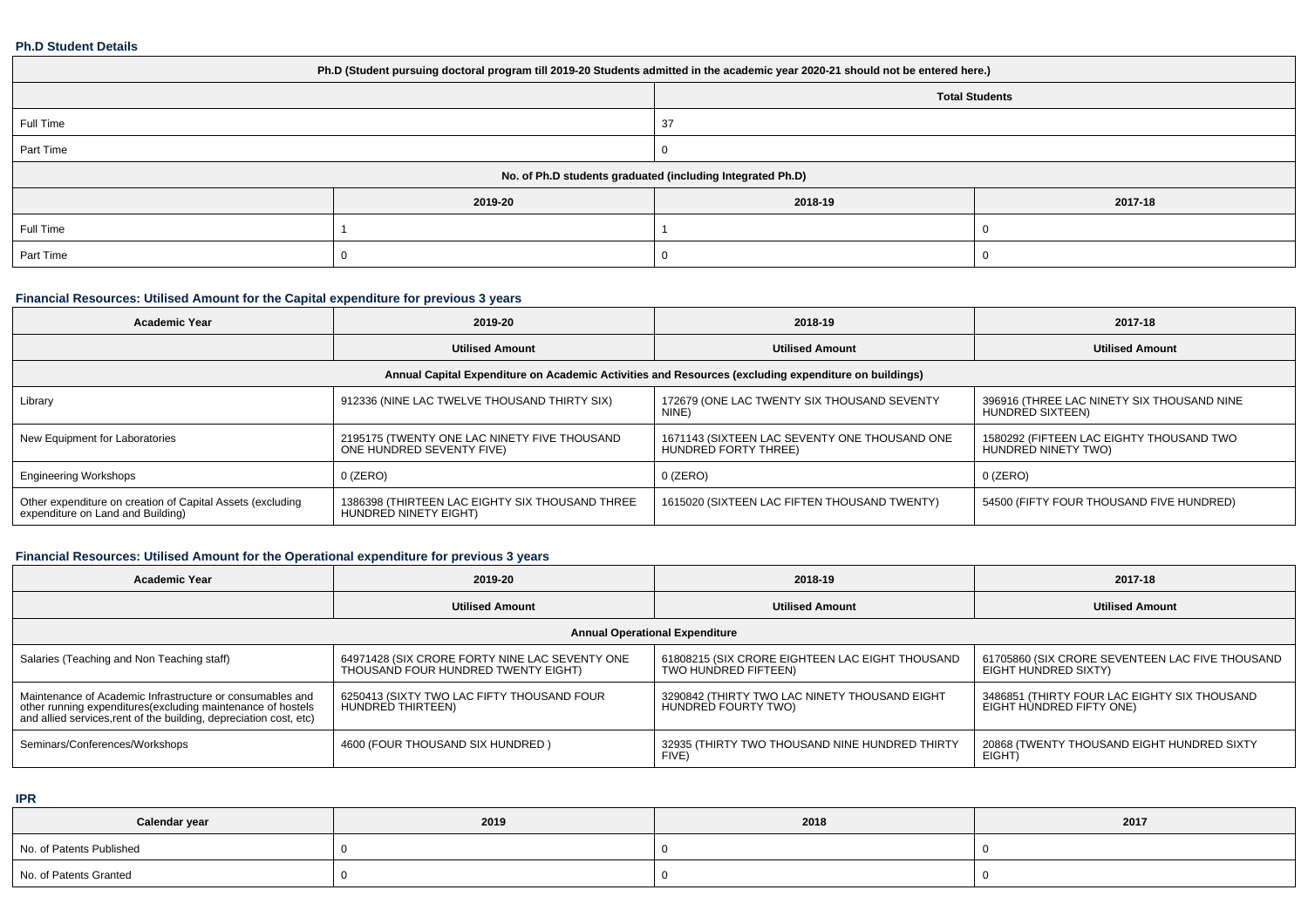#### **Sponsored Research Details**

| <b>Financial Year</b>                    | 2019-20 | 2018-19        | 2017-18                  |
|------------------------------------------|---------|----------------|--------------------------|
| Total no. of Sponsored Projects          |         |                |                          |
| Total no. of Funding Agencies            |         |                |                          |
| Total Amount Received (Amount in Rupees) |         | 50000          | 270000                   |
| Amount Received in Words                 | Zero    | FIFTY THOUSAND | TWO LAC SEVENTY THOUSAND |

### **Consultancy Project Details**

| <b>Financial Year</b>                    | 2019-20 | 2018-19 | 2017-18 |
|------------------------------------------|---------|---------|---------|
| Total no. of Consultancy Projects        |         |         |         |
| Total no. of Client Organizations        |         |         |         |
| Total Amount Received (Amount in Rupees) |         |         |         |
| Amount Received in Words                 | Zero    | Zero    | Zero    |

## **Executive Development Program/Management Development Programs**

| <b>Financial Year</b>                                                             | 2019-20 | 2018-19 | 2017-18 |
|-----------------------------------------------------------------------------------|---------|---------|---------|
| Total no. of Executive Development Programs/ Management<br>Development Programs   | - 0     |         |         |
| Total no. of Participants                                                         |         |         |         |
| Total Annual Earnings (Amount in Rupees)(Excluding Lodging<br>& Boarding Charges) |         |         |         |
| Total Annual Earnings in Words                                                    | Zero    | Zero    | Zero    |

## **PCS Facilities: Facilities of physically challenged students**

| 1. Do your institution buildings have Lifts/Ramps?                                                                                                        | Yes, more than 80% of the buildings |
|-----------------------------------------------------------------------------------------------------------------------------------------------------------|-------------------------------------|
| 2. Do your institution have provision for walking aids, includingwheelchairs and transportation from one building to another for<br>handicapped students? | Yes                                 |
| 3. Do your institution buildings have specially designed toilets for handicapped students?                                                                | Yes, less than 40% of the buildings |

#### **Accreditation**

#### **NBA Accreditation**

| ് ഈ a valid NBA Accres<br>$^{\circ}$ Dec<br>ੇ  creditation .<br>. vour institute<br>nave a<br>. vv. | <b>NO</b> |
|-----------------------------------------------------------------------------------------------------|-----------|
|-----------------------------------------------------------------------------------------------------|-----------|

# **NAAC Accreditation**

| 1. Does your institute have a valid NAAC Accreditation? |            | YES |             |  |  |  |
|---------------------------------------------------------|------------|-----|-------------|--|--|--|
| Valid from                                              | Valid upto |     | <b>CGPA</b> |  |  |  |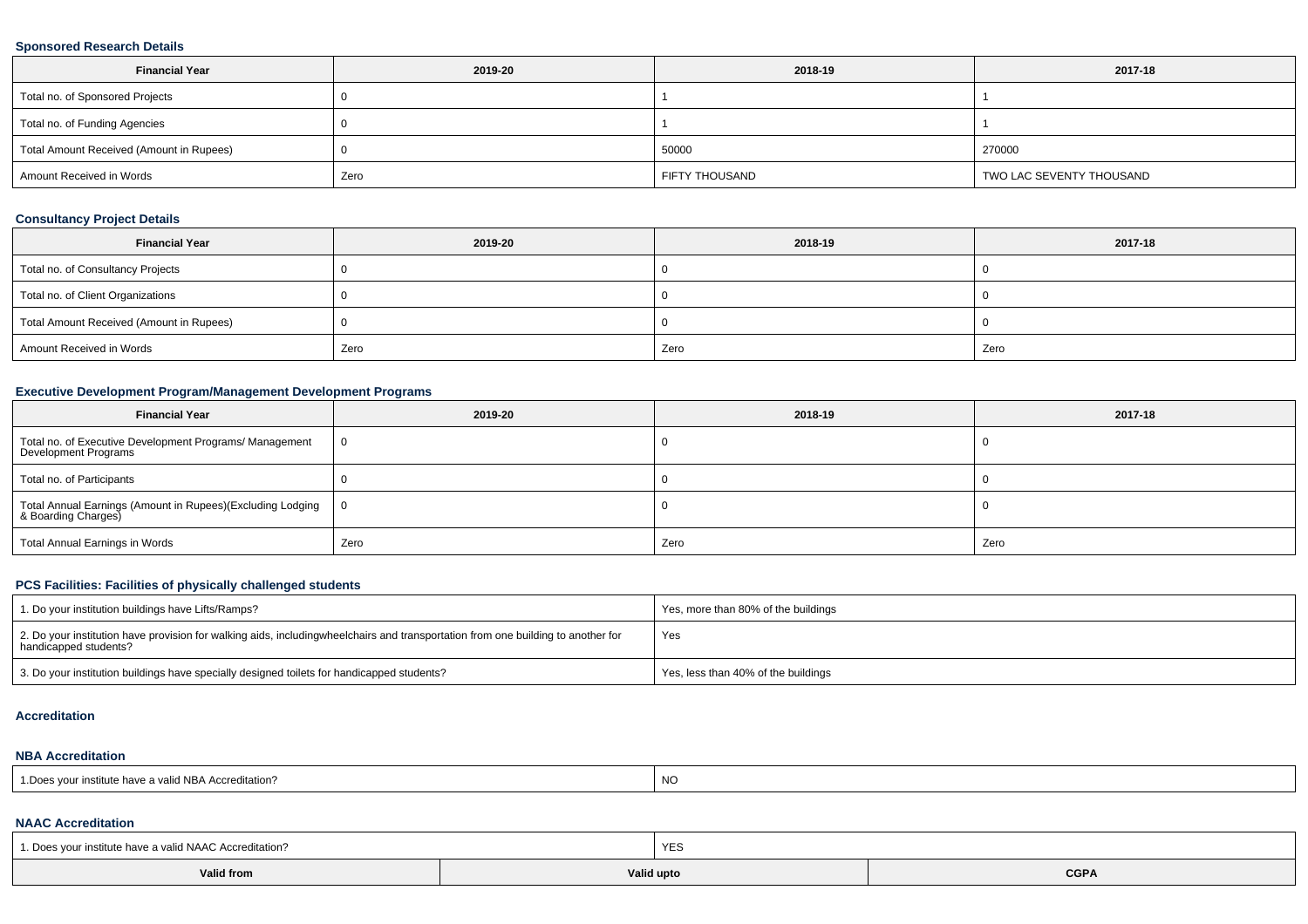| 19-02-2014 | 18-02-2019 | 250<br>ںء |
|------------|------------|-----------|
|------------|------------|-----------|

## **Faculty Details**

| Srno            | Name                                                   | Age | Designation            | Gender | Qualification | <b>Experience (In</b><br>Months) | <b>Is Associated</b><br><b>Last Year</b> | <b>Currently</b><br>working with<br>institution? | <b>Joining Date</b> | <b>Leaving Date</b>      | <b>Association type</b> |
|-----------------|--------------------------------------------------------|-----|------------------------|--------|---------------|----------------------------------|------------------------------------------|--------------------------------------------------|---------------------|--------------------------|-------------------------|
| $\overline{1}$  | DR B M SAPKAL                                          | 38  | Assistant<br>Professor | Male   | Ph.D          | 192                              | Yes                                      | Yes                                              | 28-12-2005          | u.                       | Regular                 |
| 2               | DR KD<br><b>GAIKWAD</b>                                | 31  | Assistant<br>Professor | Male   | Ph.D          | 132                              | Yes                                      | Yes                                              | 31-07-2010          | u.                       | Regular                 |
| $\mathbf{3}$    | DR R M BAGUL                                           | 51  | Associate<br>Professor | Male   | Ph.D          | 324                              | Yes                                      | Yes                                              | 01-09-1994          | Ξ.                       | Regular                 |
| $\overline{4}$  | DR S R PATIL                                           | 42  | Assistant<br>Professor | Male   | Ph.D          | 120                              | Yes                                      | Yes                                              | 21-06-2011          | Ξ.                       | Regular                 |
| $5\phantom{.0}$ | DR V R KAMBLE                                          | 40  | Other                  | Male   | Ph.D          | 132                              | Yes                                      | Yes                                              | 27-07-2010          | Ξ.                       | Regular                 |
| 6               | Dr A L Chaudhari                                       | 55  | Professor              | Male   | Ph.D          | 396                              | Yes                                      | Yes                                              | 01-08-1988          | --                       | Regular                 |
| $\overline{7}$  | Dr D A<br>SURYAWANSHI                                  | 60  | Other                  | Male   | Ph.D          | 360                              | Yes                                      | Yes                                              | 01-06-2017          | Ξ.                       | Regular                 |
| 8               | DR G J PATIL                                           | 42  | Assistant<br>Professor | Male   | Ph.D          | 18                               | Yes                                      | Yes                                              | 01-07-2019          | Ξ.                       | Adhoc /<br>Contractual  |
| 9               | $\texttt{DR} \, \texttt{H} \, \texttt{G}$<br>CHAUDHARI | 38  | Assistant<br>Professor | Male   | Ph.D          | 96                               | Yes                                      | Yes                                              | 17-06-2013          | Ξ.                       | Regular                 |
| 10              | DR H G<br>SADAFULE                                     | 43  | Assistant<br>Professor | Male   | Ph.D          | 19                               | Yes                                      | Yes                                              | 29-07-2019          | ц.                       | Regular                 |
| 11              | DR J G PATIL                                           | 36  | Assistant<br>Professor | Male   | Ph.D          | 43                               | Yes                                      | Yes                                              | 29-07-2019          | Ξ.                       | Regular                 |
| 12              | DR K N<br>SONAWANE                                     | 48  | Assistant<br>Professor | Male   | Ph.D          | 204                              | Yes                                      | Yes                                              | 16-12-2004          | Ξ.                       | Regular                 |
| 13              | Dr L B PATLE                                           | 35  | Assistant<br>Professor | Male   | Ph.D          | 120                              | Yes                                      | Yes                                              | 30-06-2011          | L.                       | Regular                 |
| 14              | DR M P BHOLE                                           | 38  | Assistant<br>Professor | Male   | Ph.D          | 19                               | Yes                                      | Yes                                              | 02-07-2019          | $\ddotsc$                | Regular                 |
| 15              | DR N C PATIL                                           | 44  | Assistant<br>Professor | Male   | Ph.D          | 18                               | Yes                                      | Yes                                              | 01-07-2019          | Ξ.                       | Adhoc /<br>Contractual  |
| 16              | DR P K LABHANE                                         | 42  | Assistant<br>Professor | Male   | <b>NET</b>    | 159                              | Yes                                      | Yes                                              | 31-07-2007          |                          | Regular                 |
| 17              | <b>DRPM</b><br><b>RAOTOLE</b>                          | 40  | Assistant<br>Professor | Female | Ph.D          | 120                              | Yes                                      | Yes                                              | 22-06-2011          | Ξ.                       | Regular                 |
| 18              | DR P N<br><b>SAUDAGAR</b>                              | 39  | Assistant<br>Professor | Male   | Ph.D          | 16                               | Yes                                      | Yes                                              | 25-07-2019          | Ξ.                       | Regular                 |
| 19              | DR P S LOHAR                                           | 55  | Professor              | Male   | Ph.D          | 396                              | Yes                                      | Yes                                              | 01-08-1988          | L.                       | Regular                 |
| 20              | Dr R R PATIL                                           | 35  | Assistant<br>Professor | Male   | Ph.D          | 72                               | Yes                                      | Yes                                              | 24-07-2019          | Ξ.                       | Regular                 |
| 21              | DR S A WAGH                                            | 39  | Assistant<br>Professor | Male   | Ph.D          | 88                               | Yes                                      | Yes                                              | 28-10-2005          | $\overline{\phantom{a}}$ | Regular                 |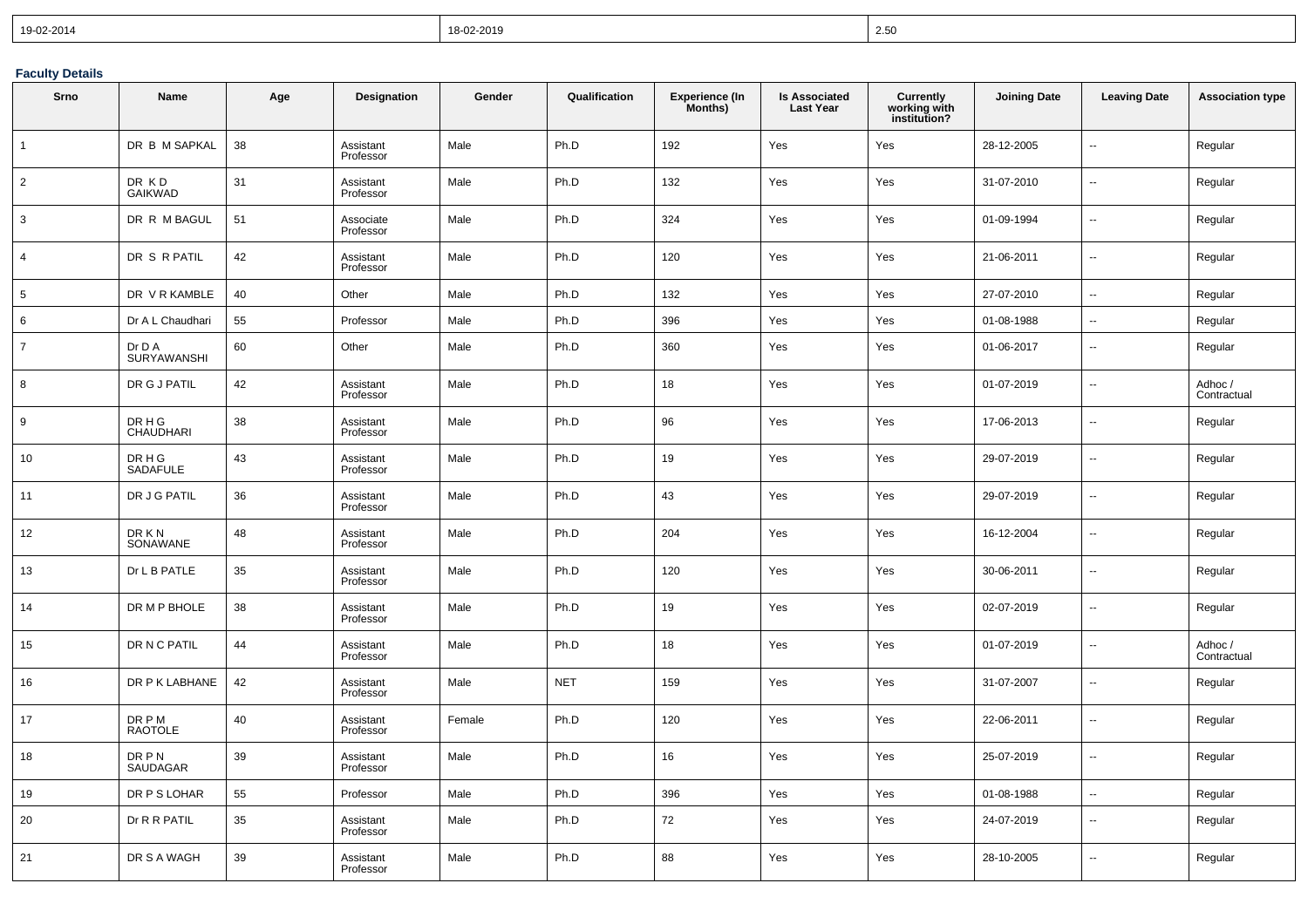| 22 | DR V R HUSE                      | 39 | Assistant<br>Professor | Male   | Ph.D       | 96  | Yes | Yes | 30-04-2013 | $\overline{\phantom{a}}$ | Regular                |
|----|----------------------------------|----|------------------------|--------|------------|-----|-----|-----|------------|--------------------------|------------------------|
| 23 | DR V T PATIL                     | 57 | Associate<br>Professor | Male   | Ph.D       | 396 | Yes | Yes | 01-09-1988 | $\overline{\phantom{a}}$ | Regular                |
| 24 | MISS Y A PATIL                   | 31 | Assistant<br>Professor | Female | M.Sc.      | 36  | Yes | Yes | 01-07-2015 | $\overline{\phantom{a}}$ | Adhoc /<br>Contractual |
| 25 | MISS A M<br>SAYYAD               | 25 | Assistant<br>Professor | Female | M.Sc.      | 24  | Yes | Yes | 01-07-2018 | $\overline{\phantom{a}}$ | Adhoc /<br>Contractual |
| 26 | <b>MISS A R PATIL</b>            | 24 | Assistant<br>Professor | Female | M.Sc.      | 12  | Yes | Yes | 01-07-2019 | $\overline{\phantom{a}}$ | Regular                |
| 27 | MISS C G<br><b>MAHAJAN</b>       | 23 | Assistant<br>Professor | Female | B.E        | 12  | Yes | No  | 01-07-2019 | 30-04-2020               | Adhoc /<br>Contractual |
| 28 | MISS G V PATIL                   | 25 | Assistant<br>Professor | Female | M.Sc.      | 12  | Yes | Yes | 01-07-2019 | $\overline{\phantom{a}}$ | Adhoc /<br>Contractual |
| 29 | MISS K S<br><b>KHAIRNAR</b>      | 23 | Assistant<br>Professor | Female | M.A        | 12  | Yes | Yes | 01-07-2019 | $\overline{\phantom{a}}$ | Adhoc /<br>Contractual |
| 30 | MISS K S<br><b>RAJPUT</b>        | 29 | Assistant<br>Professor | Female | M.A        | 36  | Yes | Yes | 01-07-2017 | $\overline{\phantom{a}}$ | Adhoc /<br>Contractual |
| 31 | MISS K V<br>SHELAR               | 28 | Assistant<br>Professor | Female | M.COM      | 22  | Yes | Yes | 14-07-2018 | $\overline{\phantom{a}}$ | Adhoc /<br>Contractual |
| 32 | MISS M H<br>KULKARNI             | 27 | Assistant<br>Professor | Female | M.Sc.      | 12  | No  | Yes | 15-07-2019 | $\overline{\phantom{a}}$ | Adhoc /<br>Contractual |
| 33 | <b>MISS M P PATIL</b>            | 25 | Assistant<br>Professor | Female | M.Sc.      | 12  | Yes | Yes | 01-07-2019 | $\overline{\phantom{a}}$ | Adhoc /<br>Contractual |
| 34 | <b>MISS M S PATIL</b>            | 27 | Assistant<br>Professor | Female | M.Sc.      | 48  | Yes | Yes | 07-06-2016 | $\overline{\phantom{a}}$ | Adhoc /<br>Contractual |
| 35 | MISS M S<br><b>PAWARA</b>        | 26 | Assistant<br>Professor | Female | M.Sc.      | 12  | Yes | Yes | 01-07-2019 | $\overline{\phantom{a}}$ | Adhoc /<br>Contractual |
| 36 | <b>MISS N Y</b><br><b>SHARMA</b> | 24 | Assistant<br>Professor | Female | M.Sc.      | 12  | Yes | Yes | 01-08-2019 | $\overline{\phantom{a}}$ | Adhoc /<br>Contractual |
| 37 | <b>MISS P A PATIL</b>            | 25 | Assistant<br>Professor | Female | M.Sc.      | 12  | Yes | Yes | 01-07-2019 | $\overline{\phantom{a}}$ | Adhoc /<br>Contractual |
| 38 | <b>MISS P B KASAR</b>            | 26 | Assistant<br>Professor | Female | <b>MCA</b> | 22  | Yes | Yes | 01-07-2018 | $\overline{\phantom{a}}$ | Adhoc /<br>Contractual |
| 39 | MISS P D<br>MAHAJAN              | 23 | Assistant<br>Professor | Female | B.E        | 12  | Yes | No  | 01-07-2019 | 30-04-2020               | Adhoc /<br>Contractual |
| 40 | MISS P M<br>AGRAWAL              | 23 | Assistant<br>Professor | Female | MBA        | 12  | Yes | Yes | 01-07-2019 | $\sim$                   | Adhoc /<br>Contractual |
| 41 | Miss P U Gadgil                  | 36 | Assistant<br>Professor | Female | M.Sc.      | 84  | Yes | Yes | 01-07-2013 | $\overline{\phantom{a}}$ | Adhoc /<br>Contractual |
| 42 | MISS R N SONAR                   | 25 | Assistant<br>Professor | Female | M.Sc.      | 12  | Yes | Yes | 01-07-2019 | $\overline{\phantom{a}}$ | Adhoc /<br>Contractual |
| 43 | MISS R R BORSE                   | 24 | Assistant<br>Professor | Female | M.Sc.      | 12  | Yes | Yes | 01-08-2019 | $\overline{\phantom{a}}$ | Adhoc /<br>Contractual |
| 44 | MISS R S<br>PALIWAL              | 24 | Assistant<br>Professor | Female | M.Sc.      | 12  | Yes | Yes | 25-07-2019 | $\overline{\phantom{a}}$ | Adhoc /<br>Contractual |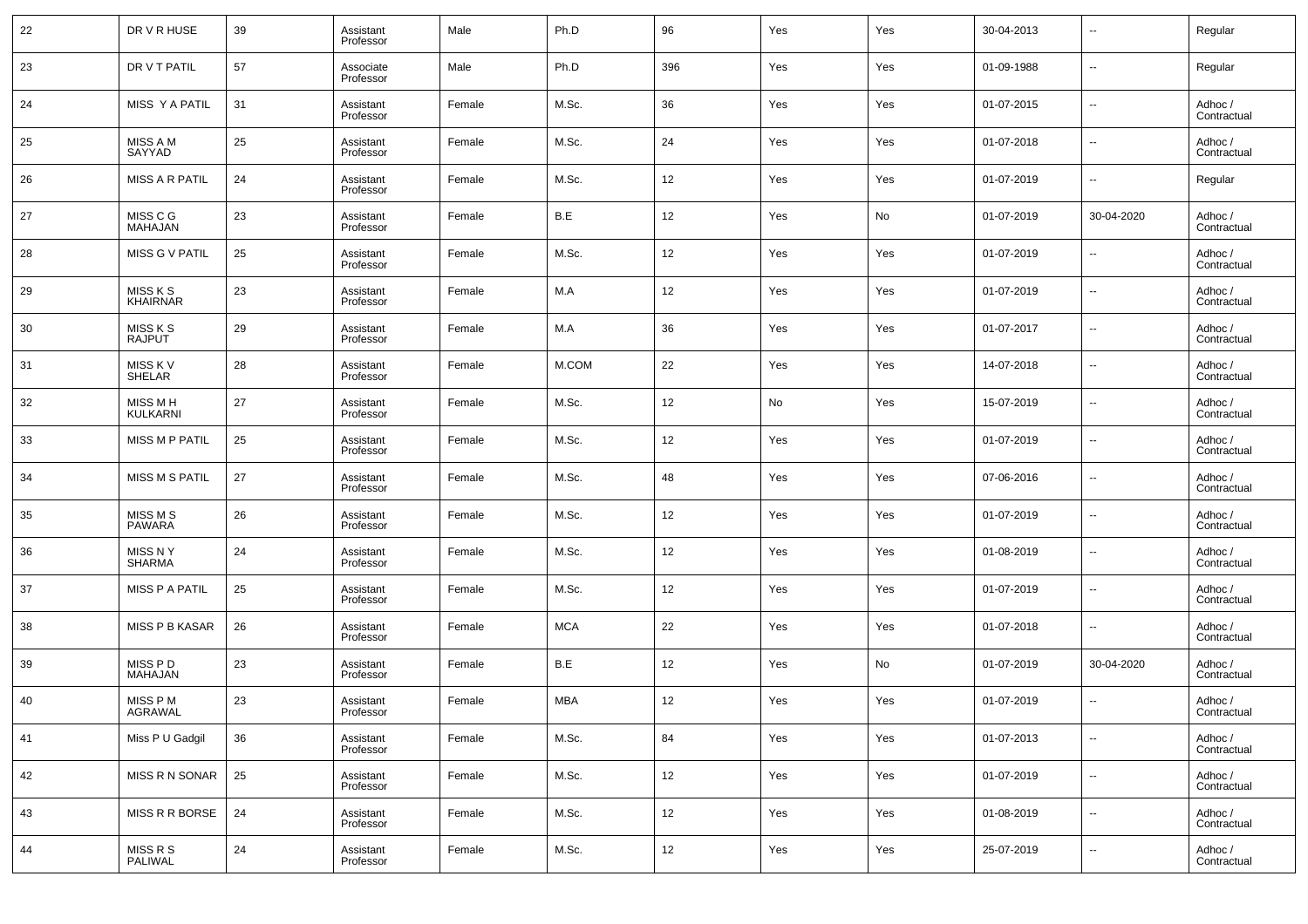| 45 | MISS R S PATIL               | 25 | Assistant<br>Professor | Female | M.Sc.      | 12  | Yes | Yes | 01-07-2019 | $\overline{\phantom{a}}$ | Adhoc /<br>Contractual |
|----|------------------------------|----|------------------------|--------|------------|-----|-----|-----|------------|--------------------------|------------------------|
| 46 | <b>MISS S A MIRZA</b>        | 25 | Assistant<br>Professor | Female | M.Sc.      | 12  | Yes | Yes | 01-07-2017 | $\overline{\phantom{a}}$ | Adhoc /<br>Contractual |
| 47 | <b>MISS S B PAWAR</b>        | 34 | Assistant<br>Professor | Female | M.Sc.      | 36  | Yes | Yes | 01-06-2017 | $\overline{\phantom{a}}$ | Adhoc /<br>Contractual |
| 48 | MISS S J<br><b>PATHAN</b>    | 23 | Assistant<br>Professor | Female | M.A        | 12  | Yes | Yes | 01-07-2019 | $\overline{\phantom{a}}$ | Adhoc /<br>Contractual |
| 49 | MISS S S<br><b>RAJPUT</b>    | 25 | Assistant<br>Professor | Female | M.A        | 12  | Yes | Yes | 01-07-2019 | $\overline{\phantom{a}}$ | Adhoc /<br>Contractual |
| 50 | MISS T P<br>SONAWANE         | 24 | Assistant<br>Professor | Female | M.COM      | 22  | Yes | Yes | 23-07-2018 | $\overline{\phantom{a}}$ | Adhoc /<br>Contractual |
| 51 | Miss V C Joshi               | 25 | Assistant<br>Professor | Female | M.Sc.      | 36  | Yes | Yes | 01-08-2017 | $\overline{\phantom{a}}$ | Adhoc /<br>Contractual |
| 52 | MISS V M<br>SONGIRE          | 32 | Assistant<br>Professor | Female | M.Sc.      | 96  | Yes | Yes | 06-07-2012 | $\overline{\phantom{a}}$ | Adhoc /<br>Contractual |
| 53 | MISS Y P PATIL               | 25 | Assistant<br>Professor | Female | M.Sc.      | 36  | Yes | Yes | 19-08-2017 | $\overline{\phantom{a}}$ | Adhoc /<br>Contractual |
| 54 | MR A B<br><b>SURYAWANSHI</b> | 45 | Assistant<br>Professor | Male   | <b>SET</b> | 163 | Yes | Yes | 24-07-2007 | $\overline{\phantom{a}}$ | Regular                |
| 55 | MR CR<br><b>DEWARE</b>       | 38 | Assistant<br>Professor | Male   | <b>NET</b> | 120 | Yes | Yes | 28-06-2011 | $\overline{\phantom{a}}$ | Regular                |
| 56 | MR DP<br><b>SAPKALE</b>      | 43 | Assistant<br>Professor | Male   | <b>SET</b> | 192 | Yes | Yes | 28-12-2005 | $\overline{\phantom{a}}$ | Regular                |
| 57 | MR KS<br><b>BHAVSAR</b>      | 40 | Assistant<br>Professor | Male   | <b>SET</b> | 132 | Yes | Yes | 03-08-2010 | $\overline{\phantom{a}}$ | Regular                |
| 58 | MR P P PATIL                 | 33 | Assistant<br>Professor | Male   | M.Sc.      | 60  | Yes | Yes | 01-07-2015 | $\overline{\phantom{a}}$ | Adhoc /<br>Contractual |
| 59 | MR V P HAUSE                 | 34 | Assistant<br>Professor | Male   | <b>NET</b> | 144 | Yes | Yes | 18-07-2009 | $\overline{\phantom{a}}$ | Regular                |
| 60 | MR A H<br>SALUNKHE           | 26 | Assistant<br>Professor | Male   | <b>SET</b> | 19  | Yes | Yes | 25-07-2019 | $\overline{\phantom{a}}$ | Regular                |
| 61 | <b>MR A N SHAIKH</b>         | 29 | Assistant<br>Professor | Male   | M.Sc.      | 48  | Yes | Yes | 01-07-2016 | $\overline{\phantom{a}}$ | Adhoc /<br>Contractual |
| 62 | MR A Z SHAIKH                | 34 | Assistant<br>Professor | Male   | M.Sc.      | 84  | Yes | Yes | 01-07-2013 | $\overline{\phantom{a}}$ | Adhoc /<br>Contractual |
| 63 | MR B B PAWAR                 | 35 | Assistant<br>Professor | Male   | M.A        | 96  | Yes | Yes | 07-07-2012 | $\overline{\phantom{a}}$ | Adhoc /<br>Contractual |
| 64 | MR D D<br><b>KARDAPWAR</b>   | 35 | Assistant<br>Professor | Male   | <b>NET</b> | 48  | Yes | Yes | 11-10-2017 | $\overline{\phantom{a}}$ | Regular                |
| 65 | MR D S PATIL                 | 37 | Assistant<br>Professor | Male   | <b>SET</b> | 84  | Yes | Yes | 19-06-2014 | $\overline{\phantom{a}}$ | Regular                |
| 66 | MR G D WAGH                  | 25 | Assistant<br>Professor | Male   | M.Sc.      | 24  | Yes | Yes | 06-07-2018 | ۰.                       | Adhoc /<br>Contractual |
| 67 | MR J S DHOBI                 | 25 | Assistant<br>Professor | Male   | M.Sc.      | 24  | Yes | Yes | 07-07-2018 | $\overline{\phantom{a}}$ | Adhoc /<br>Contractual |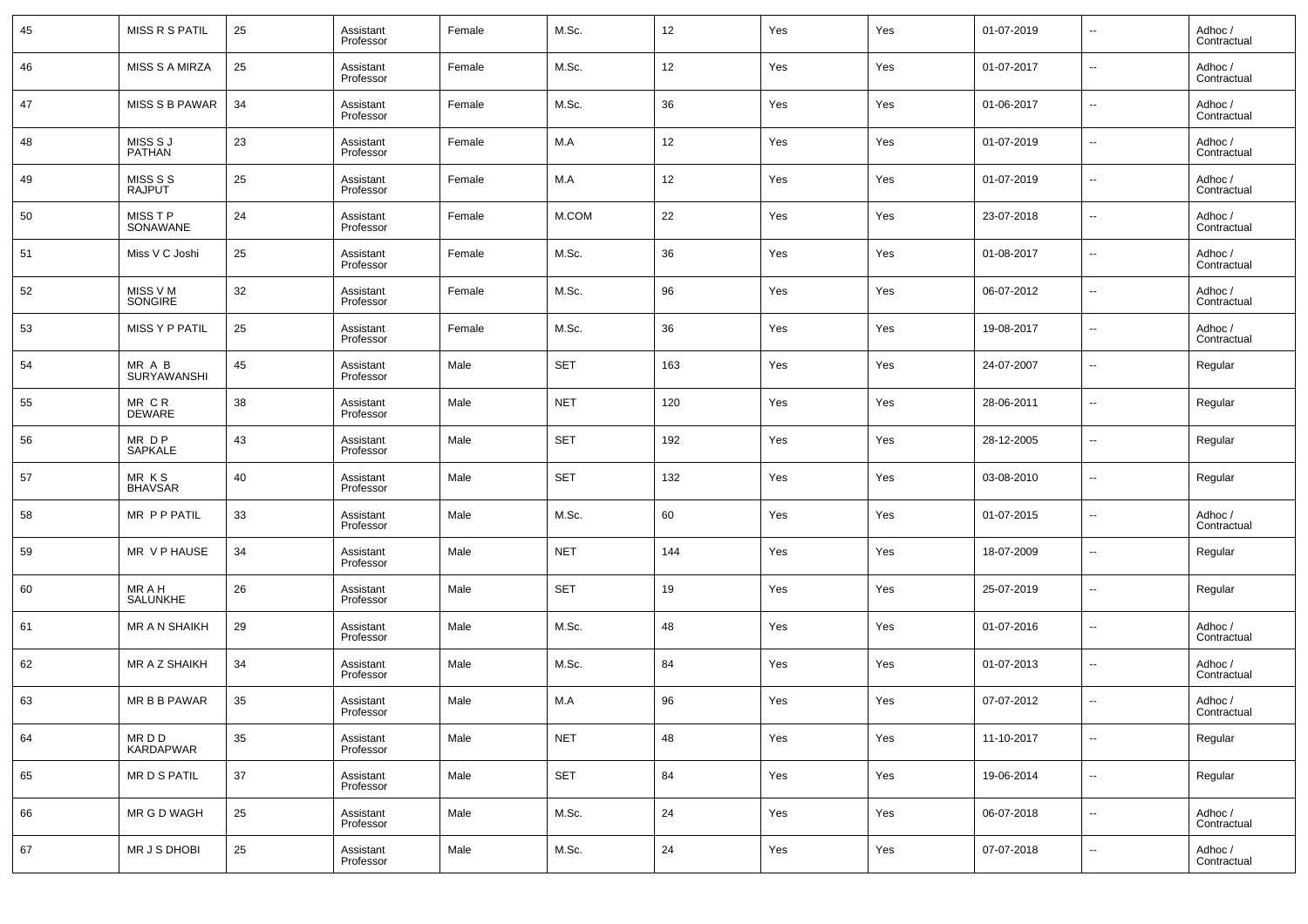| 68 | Mr K M<br>KHANDALE        | 30 | Assistant<br>Professor | Male   | M.A        | 36  | Yes | Yes | 01-07-2017 | $\overline{\phantom{a}}$ | Adhoc /<br>Contractual |
|----|---------------------------|----|------------------------|--------|------------|-----|-----|-----|------------|--------------------------|------------------------|
| 69 | MR K N SONAR              | 25 | Assistant<br>Professor | Male   | M.COM      | 24  | Yes | Yes | 23-07-2018 | $\overline{\phantom{a}}$ | Adhoc /<br>Contractual |
| 70 | MR K V<br><b>BADGUJAR</b> | 34 | Assistant<br>Professor | Male   | M.Sc.      | 72  | Yes | Yes | 01-07-2019 | $\overline{\phantom{a}}$ | Adhoc /<br>Contractual |
| 71 | <b>MR M A PATIL</b>       | 31 | Assistant<br>Professor | Male   | <b>SET</b> | 96  | Yes | Yes | 06-07-2012 | $\overline{\phantom{a}}$ | Regular                |
| 72 | Mr M B Patil              | 35 | Assistant<br>Professor | Male   | <b>SET</b> | 32  | Yes | Yes | 24-11-2019 | $\overline{\phantom{a}}$ | Regular                |
| 73 | MR M B PAWARA             | 33 | Assistant<br>Professor | Male   | M.A        | 36  | Yes | Yes | 19-08-2017 | $\sim$                   | Adhoc /<br>Contractual |
| 74 | <b>MR M G PATIL</b>       | 55 | Associate<br>Professor | Male   | M.Sc.      | 396 | Yes | Yes | 01-09-1988 | $\overline{\phantom{a}}$ | Regular                |
| 75 | MR M H<br><b>BHANDARI</b> | 34 | Assistant<br>Professor | Male   | M.Sc.      | 96  | Yes | Yes | 07-07-2012 | $\overline{\phantom{a}}$ | Adhoc /<br>Contractual |
| 76 | MR M L<br><b>BHUSARE</b>  | 37 | Assistant<br>Professor | Male   | <b>SET</b> | 120 | Yes | Yes | 04-07-2011 | $\sim$                   | Regular                |
| 77 | MR M T PAWARA             | 36 | Assistant<br>Professor | Male   | <b>SET</b> | 12  | Yes | Yes | 01-07-2019 | $\overline{\phantom{a}}$ | Adhoc /<br>Contractual |
| 78 | MR N S KOLHE              | 56 | Associate<br>Professor | Male   | M.A        | 372 | Yes | Yes | 12-07-1990 | $\sim$                   | Regular                |
| 79 | <b>MR N S SHAIKH</b>      | 31 | Assistant<br>Professor | Male   | M.Sc.      | 12  | Yes | Yes | 01-07-2019 | $\sim$                   | Adhoc /<br>Contractual |
| 80 | MR P I JAIN               | 44 | Assistant<br>Professor | Male   | M.COM      | 120 | Yes | Yes | 01-07-2010 | $\sim$                   | Adhoc /<br>Contractual |
| 81 | MR R S CHAVAN             | 25 | Assistant<br>Professor | Male   | M.Sc.      | 24  | Yes | Yes | 07-07-2018 | $\sim$                   | Adhoc /<br>Contractual |
| 82 | MR S P BHADALE            | 27 | Assistant<br>Professor | Male   | M.Sc.      | 36  | Yes | Yes | 31-07-2017 | $\sim$                   | Adhoc /<br>Contractual |
| 83 | MR V B PATIL              | 33 | Assistant<br>Professor | Male   | M.A        | 60  | Yes | Yes | 01-07-2015 | $\sim$                   | Adhoc /<br>Contractual |
| 84 | MR V K BAGAL              | 33 | Assistant<br>Professor | Male   | M.Sc.      | 84  | Yes | Yes | 01-07-2013 | $\sim$                   | Adhoc /<br>Contractual |
| 85 | MR V K PATEL              | 27 | Assistant<br>Professor | Male   | M.Sc.      | 48  | Yes | Yes | 01-07-2016 | $\sim$                   | Adhoc /<br>Contractual |
| 86 | MR V V BORSE              | 28 | Assistant<br>Professor | Male   | M.COM      | 60  | Yes | Yes | 01-07-2015 | $\overline{\phantom{a}}$ | Adhoc /<br>Contractual |
| 87 | MR Y D CHAVAN             | 25 | Assistant<br>Professor | Male   | M.Sc.      | 12  | Yes | Yes | 01-07-2019 | $\overline{\phantom{a}}$ | Adhoc /<br>Contractual |
| 88 | MR Y N PATIL              | 41 | Assistant<br>Professor | Male   | M. Phil    | 19  | Yes | Yes | 25-07-2019 | $\ddotsc$                | Regular                |
| 89 | MR Y R PATIL              | 32 | Assistant<br>Professor | Male   | M.Sc.      | 22  | Yes | Yes | 01-07-2018 | $\overline{\phantom{a}}$ | Adhoc /<br>Contractual |
| 90 | Mrs A B Patil             | 37 | Assistant<br>Professor | Female | M.Sc.      | 144 | Yes | Yes | 26-06-2008 | $\overline{\phantom{a}}$ | Adhoc /<br>Contractual |